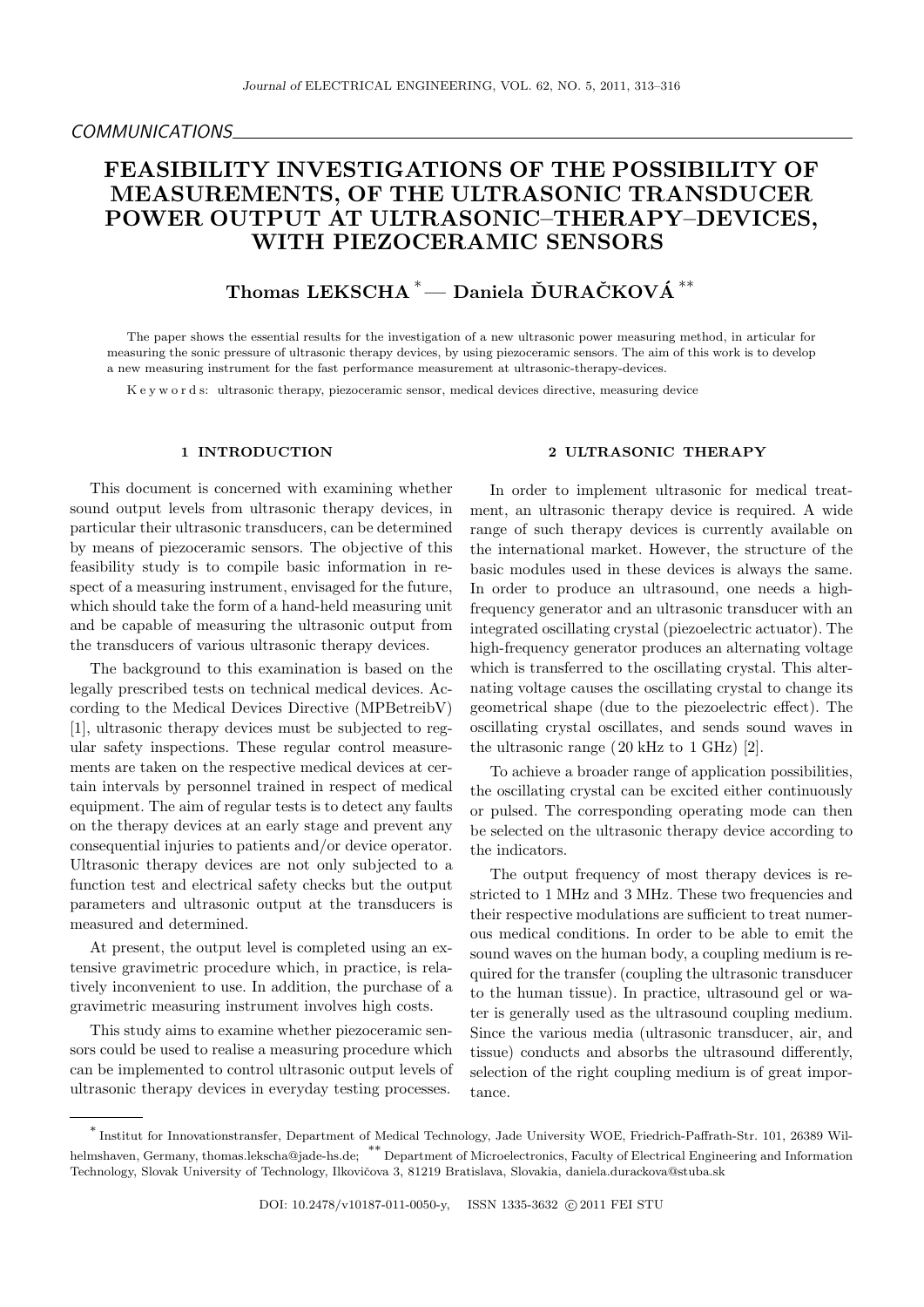| Output power at      |     |      |      |                                         |      |      |
|----------------------|-----|------|------|-----------------------------------------|------|------|
| the ultrasonic       |     |      |      | $M.A_1$ $M.A_2$ $M.A_3$ $M.A_4$ $M.A_5$ |      |      |
| therapy device       |     |      |      | UDC                                     |      |      |
| (W/cm <sup>2</sup> ) | W)  |      |      | V                                       |      |      |
| 0.0                  | 0.0 | 0.00 | 0.00 | 0.00                                    | 0.00 | 0.00 |
| 0.1                  | 0.5 | 1.24 | 1.17 | 1.20                                    | 1.15 | 1.20 |
| 0.3                  | 1.5 | 2.64 | 2.58 | 2.54                                    | 2.55 | 2.50 |
| 0.5                  | 2.5 | 3.83 | 3.71 | 3.75                                    | 3.74 | 3.64 |
| 0.7                  | 3.5 | 4.83 | 4.80 | 4.74                                    | 4.61 | 4.42 |
| 0.9                  | 4.5 | 5.46 | 5.27 | 5.35                                    | 5.26 | 5.26 |
| 1.1                  | 5.5 | 5.70 | 5.66 | $5.67\,$                                | 5.72 | 5.47 |
| $1.3\,$              | 6.5 | 6.06 | 5.90 | 5.97                                    | 6.01 | 5.97 |
| 1.5                  | 7.5 | 6.20 | 6.26 | 6.20                                    | 6.09 | 6.05 |

**Table 1.** Description of the series of voltage measurements, M.A<sup>1</sup> to  $M.A_5$ 



**Fig. 1.** Schematic testing equipment layout of the lab experiments

#### **3 EXPERIMENTAL DETAILS**

To conduct the laboratory experiments, an ultrasonic therapy device from ERBE was selected as sender. The device, of the type Erbogalvan e2plus, has a maximum ultrasonic output power of 7*.*5 W and was operated in continuous mode [3]. Continuous mode provided the maximum effective output power and, thus, the maximum heating of the oscillating crystal and transmission medium (water).



**Fig. 2.** Graphical illustration of the series of voltage measurements  $M.A<sub>1</sub>$  to  $M.A<sub>5</sub>$ 

Table 2. Description of the series of voltage measurements,  $M.B<sub>1</sub>$ to M.B<sub>5</sub>

| Output power at      |         |             |      |                                 |          |      |
|----------------------|---------|-------------|------|---------------------------------|----------|------|
| the ultrasonic       |         | $\rm M.B_1$ |      | $M.B_2$ $M.B_3$ $M.B_4$ $M.B_5$ |          |      |
| therapy device       |         |             |      | UDC                             |          |      |
| (W/cm <sup>2</sup> ) | W)      |             |      | V                               |          |      |
| 0.0                  | 0.0     | 0.00        | 0.00 | 0.00                            | 0.00     | 0.00 |
| 0.1                  | $0.5\,$ | 0.83        | 0.99 | 1.05                            | 1.01     | 1.00 |
| 0.3                  | 1.5     | 2.25        | 2.39 | 2.41                            | 2.45     | 2.40 |
| 0.5                  | 2.5     | 3.48        | 3.61 | 3.61                            | 3.56     | 3.64 |
| 0.7                  | 3.5     | 4.38        | 4.60 | 4.55                            | 4.37     | 4.50 |
| 0.9                  | 4.5     | 5.04        | 5.10 | 5.03                            | 4.98     | 5.04 |
| 1.1                  | 5.5     | 5.46        | 5.44 | 5.41                            | 5.39     | 5.36 |
| 1.3                  | 6.5     | 5.71        | 5.84 | 5.76                            | 5.77     | 5.81 |
| 1.5                  | 7.5     | 5.90        | 6.02 | $6.00\,$                        | $6.05\,$ | 6.05 |

The maximum values were tested in order to be able to draw conclusions related to reliable operation of an envisaged measuring procedure. The effective application area of the ultrasonic transducer was  $5 \text{ cm}^2$ . The sound frequency of the device was 1 MHz. The ultrasound coupling medium, water, was degassed prior to the experiments [4, 5] and dosed at 50 ml for each respective series of measurements.

As detector, we used an Oscillating crystal type P502 as disc form [6], from Sonox P5 series from CeramTec AG. The distance  $(l_Q)$  between the oscillating crystal (Piezoceramic Receiver) and effective heat radiating surface of the ultrasonic transducer (Piezoceramic Sender) was 5 mm for all the series of experiments. The measuring time (measuring time per parameter setting) and the pause time (time between each measurement) were varied. Attention was paid, however, that the ultrasonic transducer and oscillating crystal were aligned exactly parallel to each other. The schematic test setup is shown in Fig. 1.

#### **4 RESULTS AND DISCUSSION**

Subsequently three expressive measurements, of a great number of measurements, were represented in order



**Fig. 3.** Graphical illustration of the series of voltage measurements  $M.B_1$  to  $M.B_5$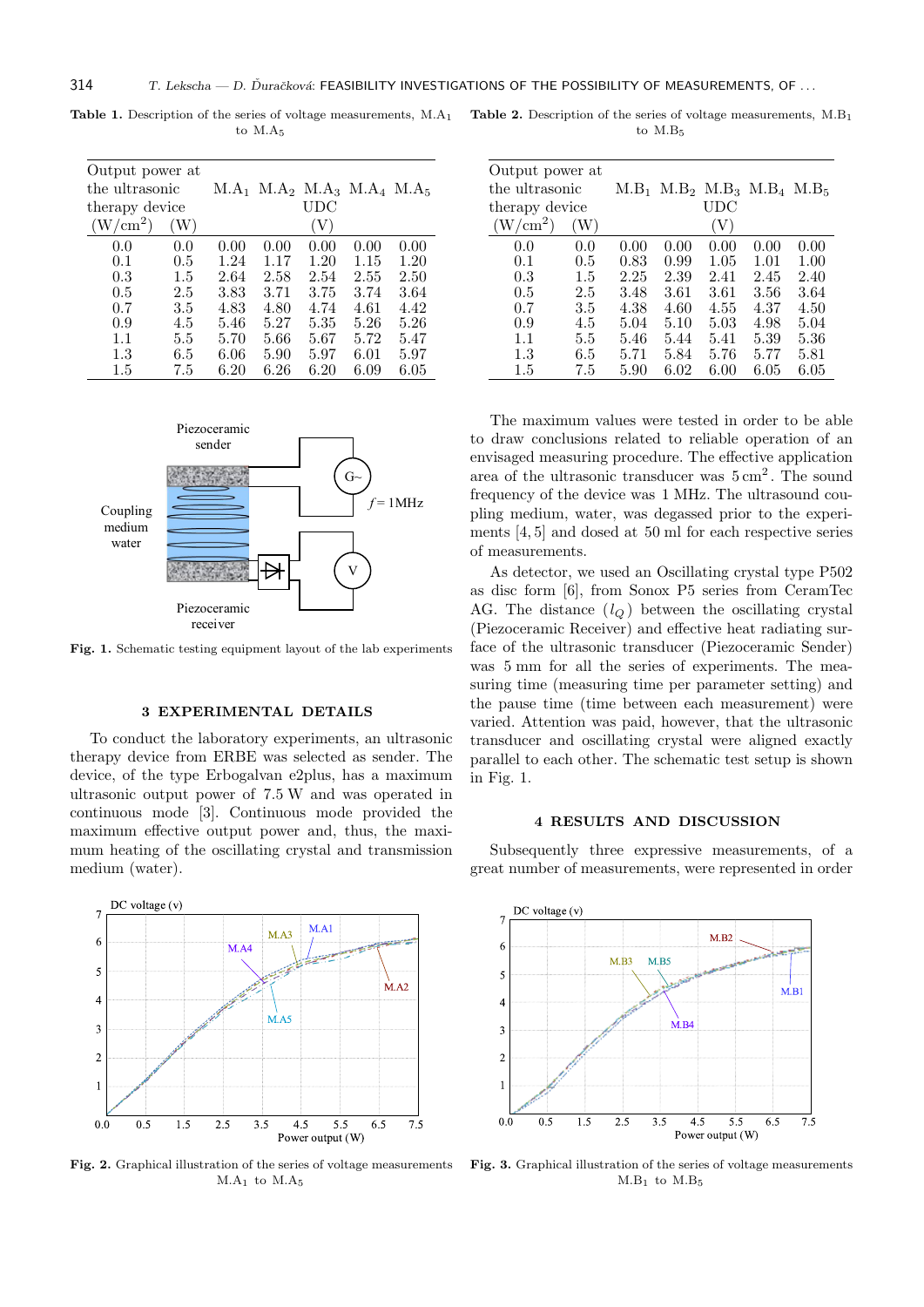Table 3. Description of the series of voltage measurements, M.C<sub>1</sub> to M.C<sub>5</sub>

| Output power at      |         |      |      |                                    |      |      |
|----------------------|---------|------|------|------------------------------------|------|------|
| the ultrasonic       |         |      |      | $M.C1$ $M.C2$ $M.C3$ $M.C4$ $M.C5$ |      |      |
| therapy device       |         |      |      | UDC                                |      |      |
| (W/cm <sup>2</sup> ) | W)      |      |      | 'V)                                |      |      |
| 0.0                  | 0.0     | 0.00 | 0.00 | 0.00                               | 0.00 | 0.00 |
| 0.1                  | $0.5\,$ | 1.10 | 1.04 | 1.04                               | 1.09 | 1.05 |
| 0.3                  | 1.5     | 2.39 | 2.28 | 2.28                               | 2.37 | 2.38 |
| 0.5                  | 2.5     | 3.48 | 3.39 | 3.37                               | 3.42 | 3.39 |
| 0.7                  | 3.5     | 4.35 | 4.34 | 4.31                               | 4.29 | 4.30 |
| 0.9                  | 4.5     | 5.03 | 5.06 | 5.01                               | 5.01 | 5.00 |
| 1.1                  | 5.5     | 5.40 | 5.47 | 5.48                               | 5.46 | 5.45 |
| $1.3\,$              | 6.5     | 5.73 | 5.71 | 5.75                               | 5.71 | 5.77 |
| 1.5                  | 7.5     | 6.06 | 6.07 | 6.09                               | 6.03 | 6.07 |



**Fig. 4.** Graphical illustration of the series of voltage measurements  $M.C<sub>1</sub>$  to  $M.C<sub>5</sub>$ 

to document the course of the measurements an results. All series of measurements were carried out with the same measuring instruments. Only the specifications of the lab testing equipment layout were distinguished.

*Specifications* for the series of measurements  $M.A_n$ : 50 ml degassed water as coupling medium, 10 seconds measuring time  $(t_M)$  per parameter setting, 1 minute pause time (*t<sup>P</sup>* ) between each measurement, 5 mm distance between effective heat radiation surface of the ultrasonic transducer and surface of the sensor, 1 MHz sound frequency.

 $Specifications$  for the series of measurements  $M.B_n$ :

50 ml degassed water as coupling medium, 8 seconds measuring time  $(t_M)$  per parameter setting, 3 minutes pause time  $(t_P)$  between each measurement, 5 mm distance between effective heat radiation surface of the ultrasonic transducer and surface of the sensor, 1 MHz sound frequency.

*Specifications* for the series of measurements  $M.C_n$ :

50 ml degassed water as coupling medium, 5 seconds measuring time  $(t_M)$  per parameter setting, 5 minutes pause time  $(t_P)$  between each measurement, 5 mm distance between effective heat radiation surface of the ultrasonic

transducer and surface of the sensor, 1 MHz sound frequency.

In contrast to Fig. 2 and Fig. 3, the Graph in Fig. 4 clearly shows a relative conformity of the individual series of measurements. The used measurement specifications from the measurement experiments in Tab. 3 gave very good results. A difference *<* 0*.*2 V between the individual measurements with the same settings is sufficient and acceptable for further processing of the measured values. The processing and evaluation of these measured values by a microcontroller would be possible due to the small voltage differences *<* 3*.*3 % between the individual series of measurements. The optimized result were achieved by reducing the acoustic irradiation times to 5 seconds and increasing the pause times (time between the individual measurements) to 5 minutes. The modified times ensure that the oscillating crystal remained relatively stable during the measurements. The measuring results in Table 3. were repeatable over the entire output range from 0 W to 7*.*5 W. Comment on this series of measurements: An improvement in the measurement results can certainly be achieved if the production tolerances of the piezoceramic components, currently up to  $\pm 20\%$  [7], can be reduced. Minimizing production tolerances can only be achieved, however, with a great deal of technical effort and at great expense due to the extensive, diverse production steps.



**Fig. 5.** Schematic block diagram of a new possible measuring instrument

#### **5 CONCLUSIONS**

This study aims to examine whether piezoceramic sensors could be used to realise a measuring procedure which can be implemented to control ultrasonic output levels of ultrasonic therapy devices in everyday testing processes. At present, the output level of ultrasonic-therapy-devices is measured by using an extensive gravimetric procedure which, in practice, is relatively inconvenient to use. In addition, the purchase of a gravimetric measuring instrument involves high costs. The results, in particular of Table 3, show, that a method of measurement with piezoceramic sensors is feasible.

If the measured values from Table 3 can now be used to establish an idealized function of the graphs, the trend curve can be used for programming a microcontroller and, thus, to evaluate and implement the results of the measurement. A schematic block diagram is pictured in Fig.